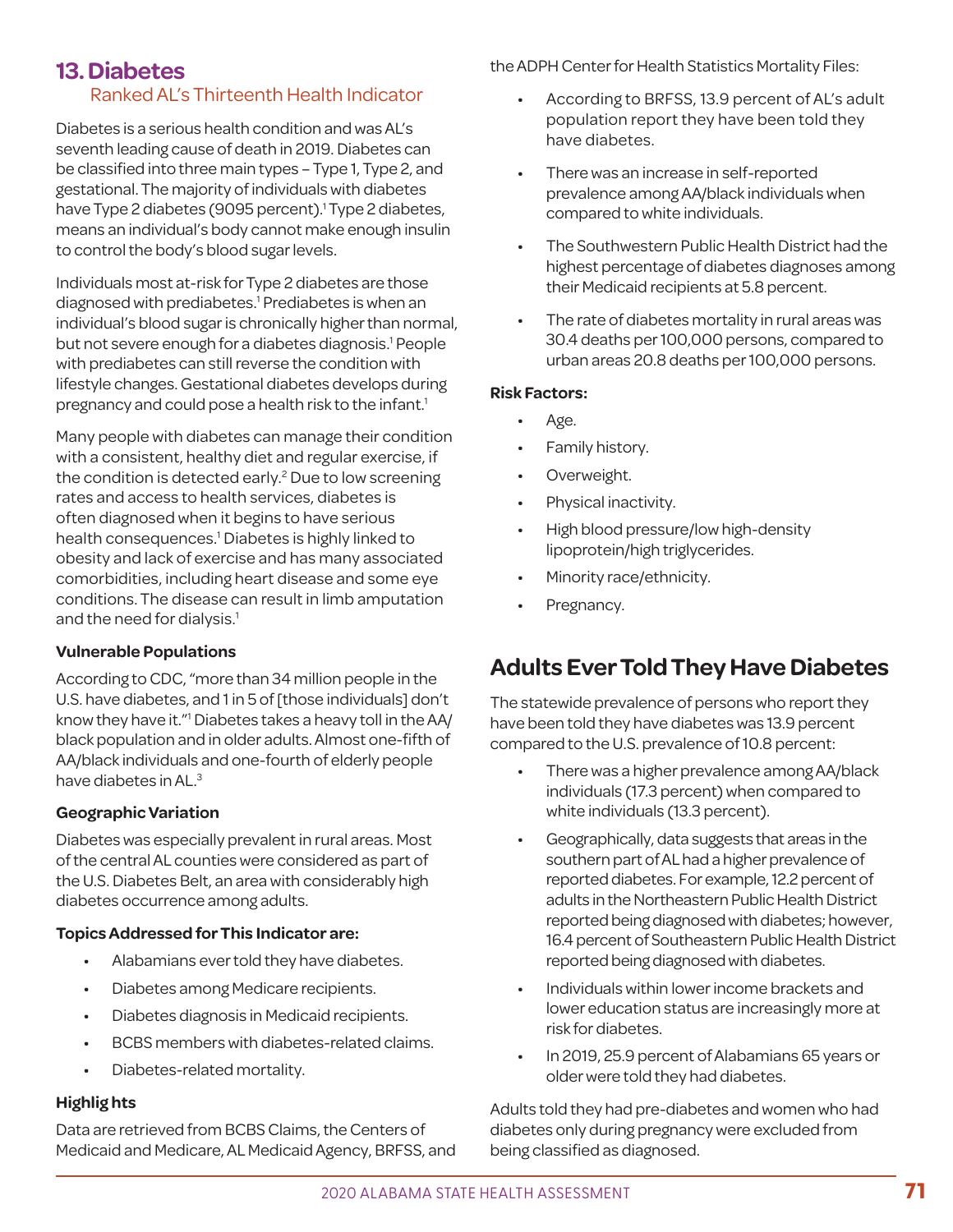| Table 13.1 - Percentage of Adults Ever<br><b>Told They Have Diabetes, 2019</b> |                          |                 |  |
|--------------------------------------------------------------------------------|--------------------------|-----------------|--|
|                                                                                | %                        | <b>95% CI</b>   |  |
| <b>AL</b>                                                                      | 13.9                     | $(13.0 - 14.9)$ |  |
| U.S.                                                                           | 10.8                     |                 |  |
| <b>Public Health Districts</b>                                                 |                          |                 |  |
| Northern                                                                       | 13.5                     | $(11.1 - 15.9)$ |  |
| Northeastern                                                                   | 12.2                     | $(10.0 - 14.3)$ |  |
| <b>West Central</b>                                                            | 13.3                     | $(10.7 - 16.0)$ |  |
| Jefferson                                                                      | 12.4                     | $(10.1 - 14.7)$ |  |
| East Central                                                                   | 17.1                     | $(14.2 - 20.1)$ |  |
| Southeastern                                                                   | 16.4                     | $(13.6 - 19.3)$ |  |
| Southwestern                                                                   | 14.4                     | $(11.8 - 17.0)$ |  |
| Mobile                                                                         | 13.5                     | $(11.1 - 15.9)$ |  |
| <b>Geographic Variation</b>                                                    |                          |                 |  |
| N/A                                                                            | $\overline{\phantom{0}}$ |                 |  |
| <b>Sex</b>                                                                     |                          |                 |  |
| Male                                                                           | 14.1                     | $(12.6 - 15.6)$ |  |
| Female                                                                         | 13.8                     | $(12.6 - 15.1)$ |  |
| <b>Race</b>                                                                    |                          |                 |  |
| White                                                                          | 13.3                     | $(12.2 - 14.4)$ |  |
| AA/black                                                                       | 17.3                     | $(15.3 - 19.3)$ |  |
| <b>Household Income</b>                                                        |                          |                 |  |
| Less than \$15,000                                                             | 21.2                     | $(17.5 - 24.9)$ |  |
| \$15,000-24,999                                                                | 17.4                     | $(14.7 - 20.1)$ |  |
| \$25,000-34,999                                                                | 17.2                     | $(13.4 - 21.0)$ |  |
| \$35,000-49,999                                                                | 11.5                     | $(9.2 - 13.9)$  |  |
| \$50,000-74,999                                                                | 10.8                     | $(9.5-12.2)$    |  |
| Age (in years)                                                                 |                          |                 |  |
| 35-44                                                                          | 6.5                      | $(4.5 - 8.6)$   |  |
| 45-54                                                                          | 14.7                     | $(12.1 - 17.2)$ |  |
| 55-64                                                                          | 25.3                     | $(22.5 - 28.2)$ |  |
| $65+$                                                                          | 25.9                     | $(23.8 - 27.9)$ |  |
| <b>Education</b>                                                               |                          |                 |  |
| Less than high school                                                          | 19.3                     | $(15.7 - 22.8)$ |  |
| High school or GED                                                             | 15.2                     | $(13.5 - 17.0)$ |  |
| Some college                                                                   | 12.5                     | $(11.0-14.0)$   |  |
| College graduate or higher                                                     | 11.0                     | $(9.6 - 12.4)$  |  |

# **Diabetes Among Medicare Recipients**

Diabetes is an age-related disease, meaning the risk of being diagnosed increases in elderly populations.<sup>1</sup> The state prevalence for diabetes in AL Medicare recipients was 30.2 percent for 2018. In the 2015 CHA, the prevalence was 29.7 percent:

- Perry County had the highest diabetes prevalence (38.7 percent) in Medicare recipients for 2018, followed by Marengo County (38.6 percent), and Conecuh County (38.0 percent).
- · Baldwin County had the lowest diabetes diagnosis prevalence, with 23.5 percent of Medicare recipients having been diagnosed.

Additional demographic information was not available.

**Figure 13.1** – This map displays the percent of diabetes recipients by county. Medicare provides insurance to persons over the age of 65 years old. Source: Centers for Medicare and Medicaid Services..



## **Diabetes Diagnosis in Medicaid Recipients**

AL's Medicaid adult and adolescent populations had 4.1 percent of recipients with diabetes-related diagnoses in AL in 2018: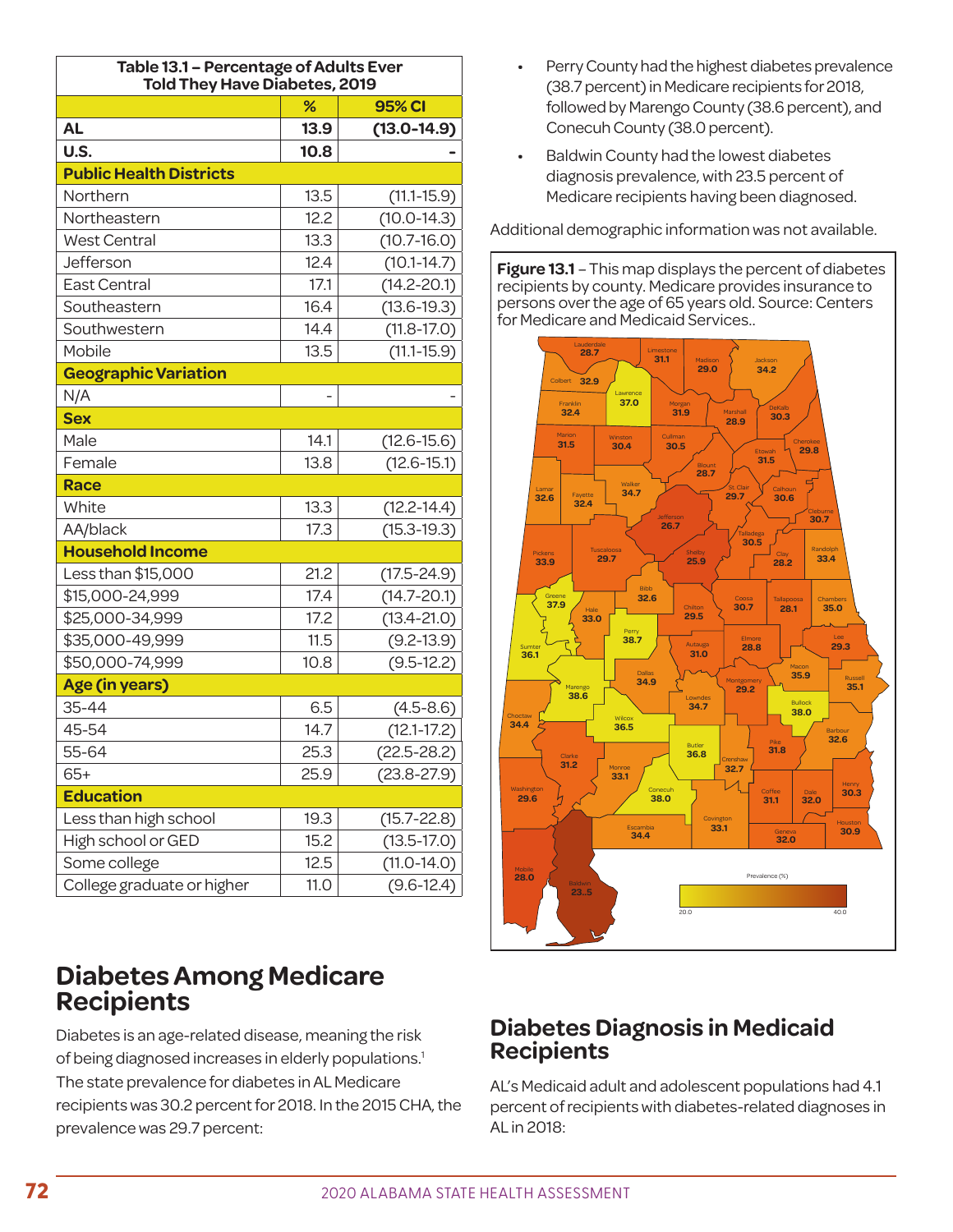- The Southwestern public health District had the highest percentage of diabetes diagnoses among their Medicaid recipients at 5.8 percent.
- · Of those claims, females were twice as likely to have a diabetes diagnosis compared to males.
- · The prevalence of white and AA/black individuals with a diabetes diagnosis, although lower, was similar to 2017.

For the district level, only confirmed county diagnoses were included in the calculation.

| Table 13.2 - Percentage of Diabetes Among<br><b>Medicaid Recipients, 2018</b> |              |     |  |
|-------------------------------------------------------------------------------|--------------|-----|--|
|                                                                               | <b>Count</b> | %   |  |
| <b>AL</b>                                                                     | 48,908       | 4.1 |  |
| U.S.                                                                          |              |     |  |
| <b>Public Health Districts</b>                                                |              |     |  |
| Northern                                                                      | 9,616        | 4.1 |  |
| Northeastern                                                                  | 7,184        | 3.7 |  |
| <b>West Central</b>                                                           | 5,862        | 4.8 |  |
| Jefferson                                                                     | 4,388        | 2.7 |  |
| <b>East Central</b>                                                           | 6,643        | 3.5 |  |
| Southeastern                                                                  | 5,590        | 4.8 |  |
| Southwestern                                                                  | 5,508        | 5.8 |  |
| Mobile                                                                        | 3,685        | 3.1 |  |
| <b>Geographic Variation</b>                                                   |              |     |  |
| N/A                                                                           |              |     |  |
| <b>Sex</b>                                                                    |              |     |  |
| Female                                                                        | 33,934       |     |  |
| Male                                                                          | 14,968       |     |  |
| <b>Race</b>                                                                   |              |     |  |
| White                                                                         | 21,167       |     |  |
| Asian or Pacific Islander                                                     | 292          |     |  |
| AA/black                                                                      | 22,318       |     |  |
| American Indian/Alaska<br>Native                                              | 112          |     |  |
| Hispanic                                                                      | 497          |     |  |
| Unknown or other                                                              | 4,522        |     |  |
| <b>Household Income</b>                                                       |              |     |  |
| N/A                                                                           |              |     |  |
| Age (in years)                                                                |              |     |  |
| Under 21                                                                      | 2,899        |     |  |
| 21 and over                                                                   | 46,009       |     |  |
| <b>Education</b>                                                              |              |     |  |
| N/A                                                                           |              |     |  |

### **Blue Cross and Blue Shield Members with Diabetes-related Claims**

In 2017, the total direct medical expenses for diagnosed diabetes in AL were estimated at 4.2 billion dollars.<sup>4</sup> BCBS is the largest private insurance providers for AL. Roughly, 10 percent of BCBS members had claims related to diabetes management or hospitalizations each year between 2016 and 2019.

The BCBS claim usage has increased steadily since 2016. Diabetes claims include eye exams, statin therapy, lipid test, and A1C testing:

The West Central Public Health District had the highest percent of BCBS members who had diabetes claims, followed by East Central and Southeastern public health districts in 2019.

| Table 13.3 - Percentage of BCBS Members<br>with Diabetes-related Claims, 2016-2019 |      |                |                |      |
|------------------------------------------------------------------------------------|------|----------------|----------------|------|
|                                                                                    | 2016 | 2017           | 2018           | 2019 |
| <b>AL</b>                                                                          | 9.4  | 10.2           | 10.2           | 10.4 |
| U.S.                                                                               |      |                |                |      |
| <b>Public Health Districts</b>                                                     |      |                |                |      |
| Northern                                                                           | 8.4  | 9.1            | 9.2            | 9.6  |
| Northeastern                                                                       | 8.7  | 9.5            | 9.4            | 9.6  |
| <b>West Central</b>                                                                | 10.9 | 11.2           | 11.7           | 11.9 |
| Jefferson                                                                          | 9.0  | 9.8            | 9.4            | 9.4  |
| East Central                                                                       | 10.5 | 11.4           | 11.6           | 11.7 |
| Southeastern                                                                       | 10.4 | 11.3           | 11.4           | 11.7 |
| Southwestern                                                                       | 9.9  | 10.6           | 10.7           | 11.2 |
| Mobile                                                                             | 9.8  | 10.6           | 10.7           | 10.8 |
| <b>Geographic Variation</b>                                                        |      |                |                |      |
| Rural                                                                              | 10.0 | 10.8           | 11.0           | 11.3 |
| Urban                                                                              | 9.0  | 9.7            | 9.7            | 9.8  |
| <b>Sex</b>                                                                         |      |                |                |      |
| N/A                                                                                |      |                |                |      |
| <b>Race</b>                                                                        |      |                |                |      |
| N/A                                                                                |      | $\overline{a}$ | $\overline{a}$ |      |
| <b>Household Income</b>                                                            |      |                |                |      |
| N/A                                                                                |      |                |                |      |
| Age (in years)                                                                     |      |                |                |      |
| N/A                                                                                |      |                |                |      |
| <b>Education</b>                                                                   |      |                |                |      |
| N/A                                                                                |      |                |                |      |